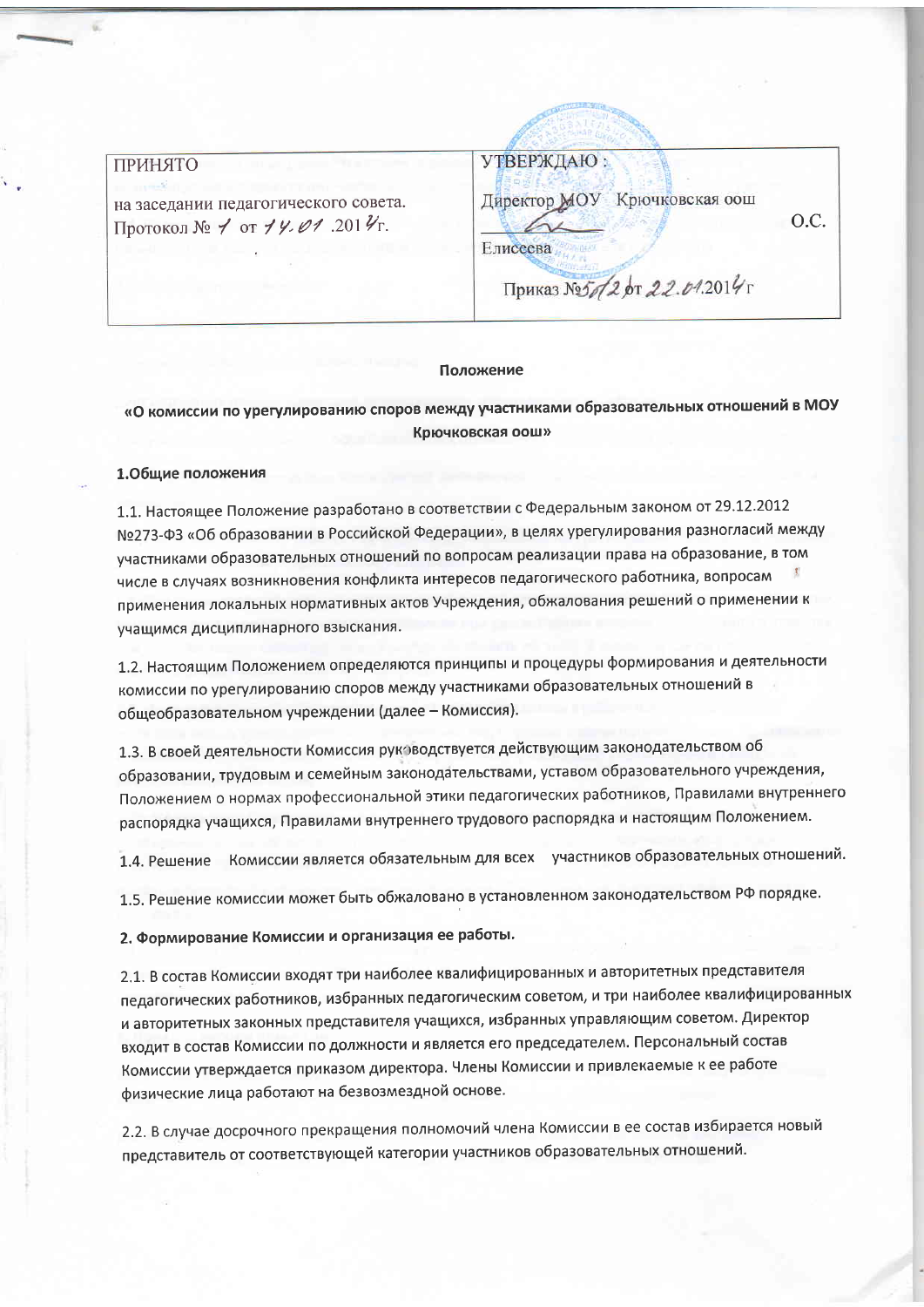2.3. Состав Комиссии формируется таким образом, чтобы была исключена возможность возникновения конфликта интересов, могущего повлиять на принимаемые Комиссией решения.

2.4. Из числа членов Комиссии на ее первом заседании прямым открытым голосованием простым большинством голосов на 3 года избирается заместитель председателя и секретарь.

2.5. Председатель комиссии:

организует работу Комиссии;

созывает и проводит заседания Комиссии:

дает поручения членам Комиссии, привлекаемым специалистам, экспертам;

выступает перед участниками образовательных отношений с сообщениями о деятельности Комиссии.

2.6. В отсутствие председателя Комиссии его полномочия осуществляет заместитель председателя Комиссии.

2.7. Секретарь Комиссии отвечает за ведение делопроизводства, регистрацию обращений, хранение документов Комиссии, подготовку ее заседаний.

2.8. При возникновении прямой или косвенной личной заинтересованности любого члена Комиссии, которая может привести к конфликту интересов при рассмотрении вопроса, включенного в повестку дня, член Комиссии обязан до начала заседания заявить об этом. В таком случае он не принимает участия в рассмотрении указанного вопроса.

2.9. При необходимости председатель имеет право привлекать к работе Комиссии в качестве экспертов любых совершеннолетних физических лиц с правом совещательного голоса. Привлекаемые к работе лица должны быть ознакомлены под расписку с настоящим Положением до начала их работы в составе Комиссии.

2.10. Членам комиссии и лицам, участвовавшим в ее заседаниях, запрещается разглашать конфиденциальные сведения, ставшие им известными в ходе работы Комиссии. Информация, полученная в процессе деятельности Комиссии, может быть использована только в порядке, предусмотренном федеральным законодательством об информации, информатизации и защите информации.

2.11. Заседание Комиссии проводятся по мере необходимости. Кворумом для проведения заседания является присутствие на нем 2/3 членов Комиссии. Решение Комиссии принимаются открытым голосованием простым большинством голосов.

### 3. Порядок работы Комиссии

3.1. Основанием для проведения заседания является письменное заявление в Комиссию участника образовательных отношений, который полагает, что его права нарушены (заявитель).

В заявлении должны быть указаны: дата заявления; ФИО заявителя; требования заявителя; обстоятельства, на которых заявитель основывает свои требования; доказательства,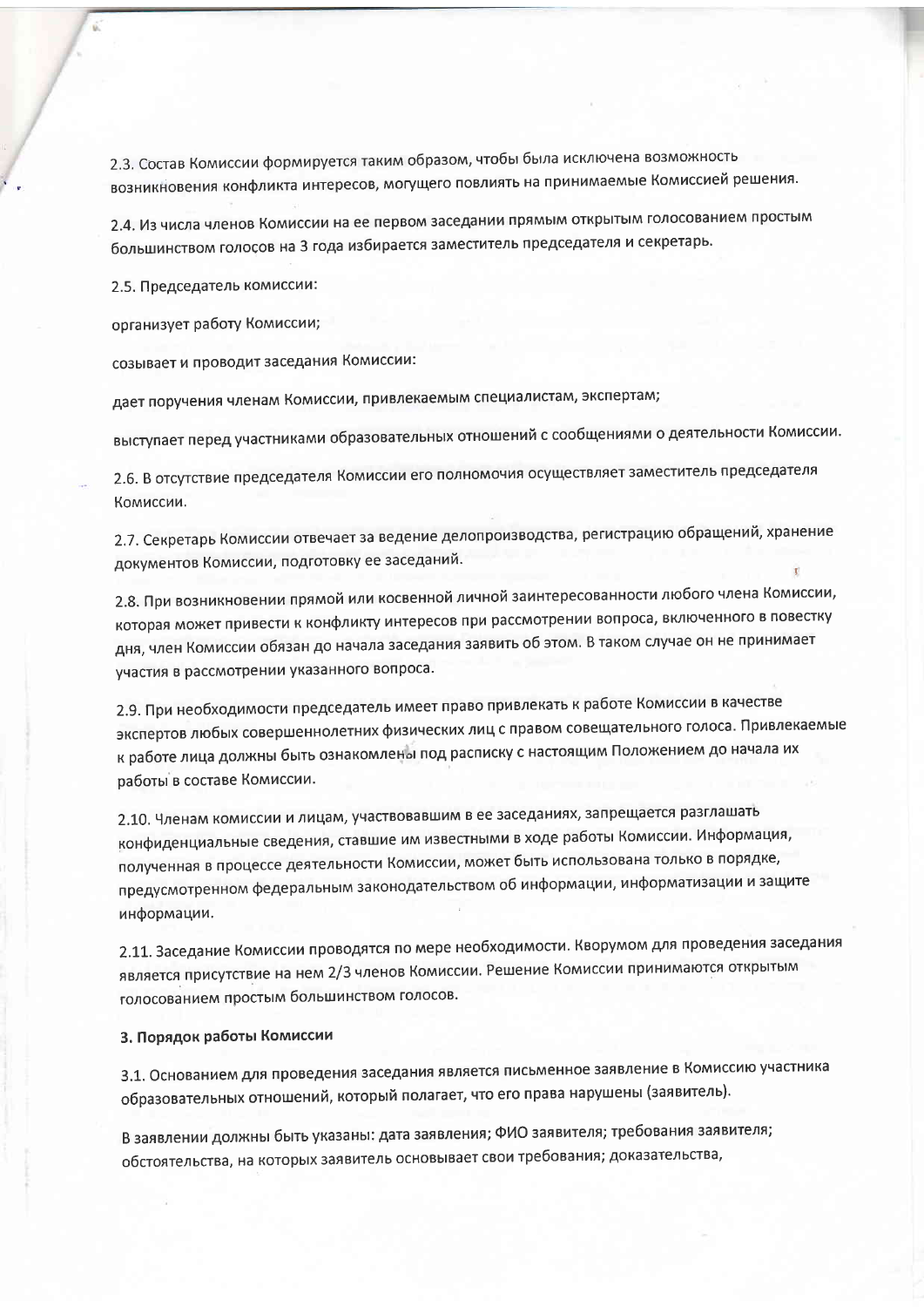подтверждающие основания требований заявителя; перечень прилагаемых к заявлению документов и иных материалов; подпись заявителя.

В случае если заявителем является законный представитель учащегося в заявлении обязательно должно быть указано ФИО учащегося.

3.2. Поданное заявление регистрируется секретарем в Журнале регистрации заявлений.

3.3. Комиссия не рассматривает сообщения о преступлениях и об административных правонарушениях, а также анонимные обращения, не проводит проверки по фактам нарушения трудовой дисциплины.

3.4. Рассмотрение обращения должно обеспечить своевременное, объективное и справедливое рассмотрение обращения, его разрешение в соответствии с настоящим Положением.

3.5. Председатель Комиссии при поступлении к нему информации, содержащей основания для проведения заседания Комиссии:

в течение трех рабочих дней назначает дату заседания Комиссии. При этом дата заседания Комиссии не может быть назначена позднее семи рабочих дней со дня поступления указанной информации (в указанные периоды времени не засчитывается время временного отсутствия сторон спора по уважительным причинам: болезнь, отпуск и т. д.);

организует ознакомление сторон спора, членов Комиссии и других лиц, участвующих в заседании Комиссии, с поступившей информацией (оппонента- под расписку);

предлагает оппоненту представить в Комиссию и заявителю свои письменные возражения по существу заявления.

3.6. Заседание Комиссии проводится в присутствии сторон спора. При наличии письменной просьбы заявителя или (и)оппонента о рассмотрении спора без их участия заседание Комиссии проводится в его (их) отсутствие. В случае неявки хотя бы одной из сторон спора на заседание Комиссии, при отсутствии письменной просьбы данной стороны о рассмотрении указанного вопроса без ее участия, рассмотрение спора откладывается. Повторная неявка той же стороны спора без уважительных причин на заседание Комиссии не является основанием для отложения рассмотрения спора. В этом случае Комиссия принимает решение по существу спора по имеющимся материалам и выступлениям присутствующих на заседании.

3.7. Разбирательство в Комиссии осуществляется в пределах тех требований и по тем основаниям, которые изложены в заявлении. Изменение предмета и (или) основания, изложенного в заявлении, в процессе рассмотрения спора не допускается.

3.8. На заседании Комиссии заслушиваются пояснения сторон спора и иных лиц, рассматриваются материалы по существу заявления, а также дополнительные материалы.

3.9. В ходе заседания Комиссия заслушивает доводы сторон, исследует представленные доказательства и принимает решение по делу в соответствии с настоящим Положением.